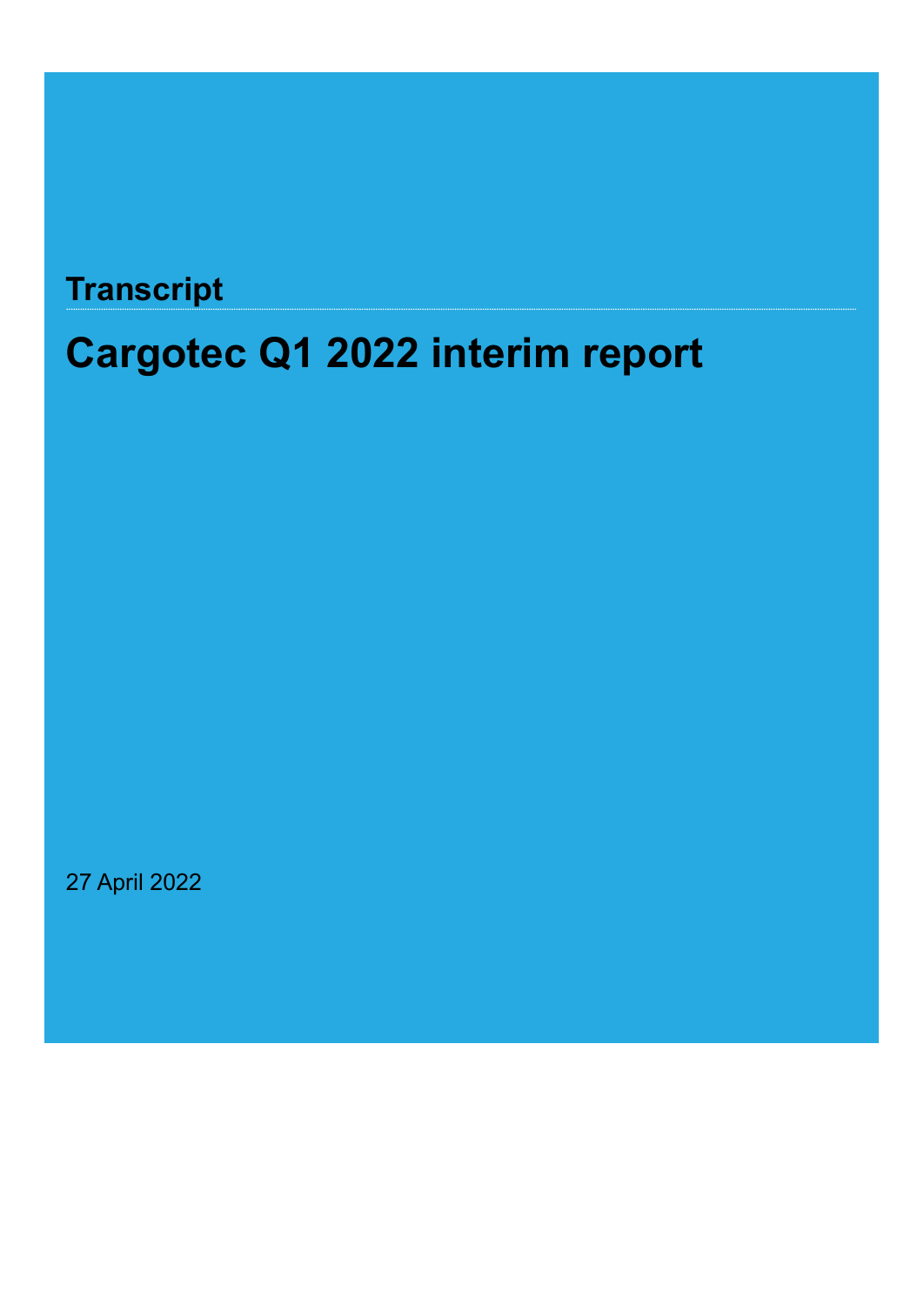### **PRESENTATION**

#### **Aki Vesikallio**

Welcome to Cargotec's First Quarter Results Call. My name is Aki Vesikallio, I'm heading Cargotec's Investor Relations. Today's results will be presented by CEO, Mika Vehviläinen, and CFO, Mikko Puolakka. The presentation will be followed by a Q&A session.

In the first quarter, we saw solid profitability despite supply chain challenges. Some of the highlights in the quarter included our refocused strategy, which was announced on 30th March. We aim for higher financial performance through sustainability and profitable growth.

In the first quarter, excellent progress in services and in Hiab continued, although uncertainty on deliveries is expected to continue.

Please pay attention to the disclaimer in the presentation.

Going through the contents, so, first, Mika will cover the Group level developments and market environment as well as highlights from the refocused strategy. Then Mikko will go through the business areas and the financial development of the group.

With that, over to you, Mika.

#### **Mika Vehviläinen**

Thank you, Aki. Good afternoon from my behalf as well as thank you for joining the Cargotec Q1 2022 call. Quarter one 2022 was a quarter to remember for us in Cargotec. We saw a terrible war breaking out in Europe. We see the escalating COVID situation in China. We announced the cancellation of the merger with Konecranes. And then we announced a new refocused strategy for Cargotec. Against that backdrop, I have to say that I am quite satisfied with the performance in Cargotec. We had another very strong order quarter, exceeding, again, €1 billion orders, and the market remains strong in all of our segments.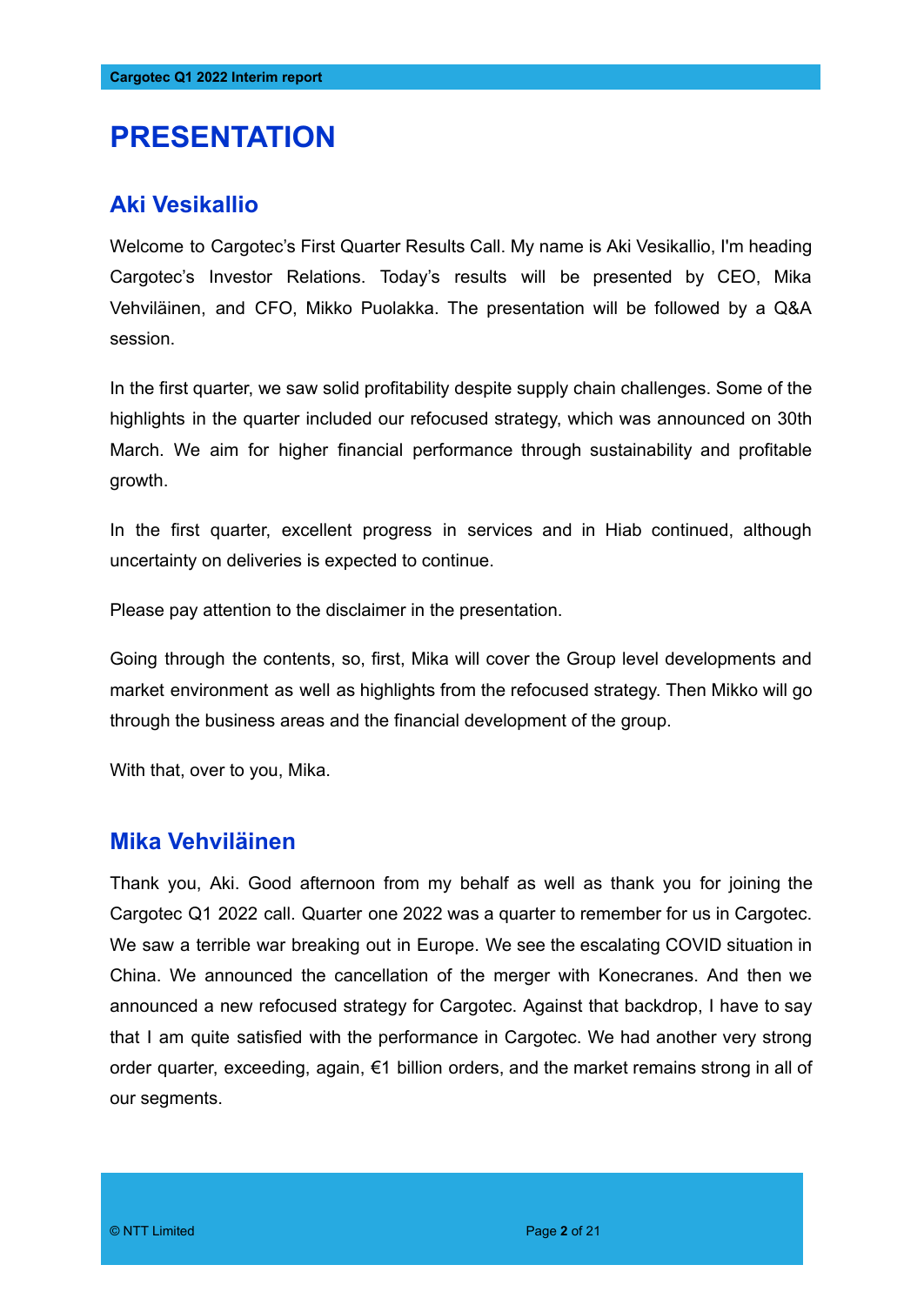Our revenues increased by 17% despite operational challenges that continued in our supply chain. And our comparable operating profit increased by 26%, really driven by the increases in the revenue.

Looking at the activity around the globe through our connected equipment, we saw very high utilisation rates continuing across our different segments and markets. We saw some slowdown in the Hiab sector in the US, really driven by the slowdown of the construction activity, although it still remains at a very high level. This is really driven primarily by the capacity limitations regarding the labour availability and the materials availability.

However, at the same time, we actually saw a record new housing starts in the US markets as well. So the underlying market remains to be strong.

Also, we are starting to see the impact of the COVID measures and lockdowns in China as well in equipment utilisation. We can get a lot of different insights and information regarding our equipment. And here is another example. This is looking at the Hiab loader crane operating times versus our expected modelled utilisation. So we actually have a lot of information available, and we can project where we would expect utilisation rates going. This is indexed information. 100 is actually the expected volume.

Interestingly, you can see from the chart that the activity level in Europe has been at a very high level over the projected material, except of course the Easter break that is very visible in the data. In the US, actually, the activity levels started somewhat at the slower level, probably due to the issues I discussed earlier about the construction activity. But we have seen actually the activity level picking up and actually exceeding the projected volumes, and also very visible that very clearly US Easter is not such a holiday as in Europe.

Market environment continues to be strong in all of our business segments and the container traffic continues to grow. We see continuing difficulties with the congestion in the port, and I'm sure that the current situation in Chinese ports due to the COVID restrictions is not helping out the situation, moving throughout this year.

We see a continuing high level of activity in the construction market. As I already said, we actually saw another record level of US housing starts happening again in the last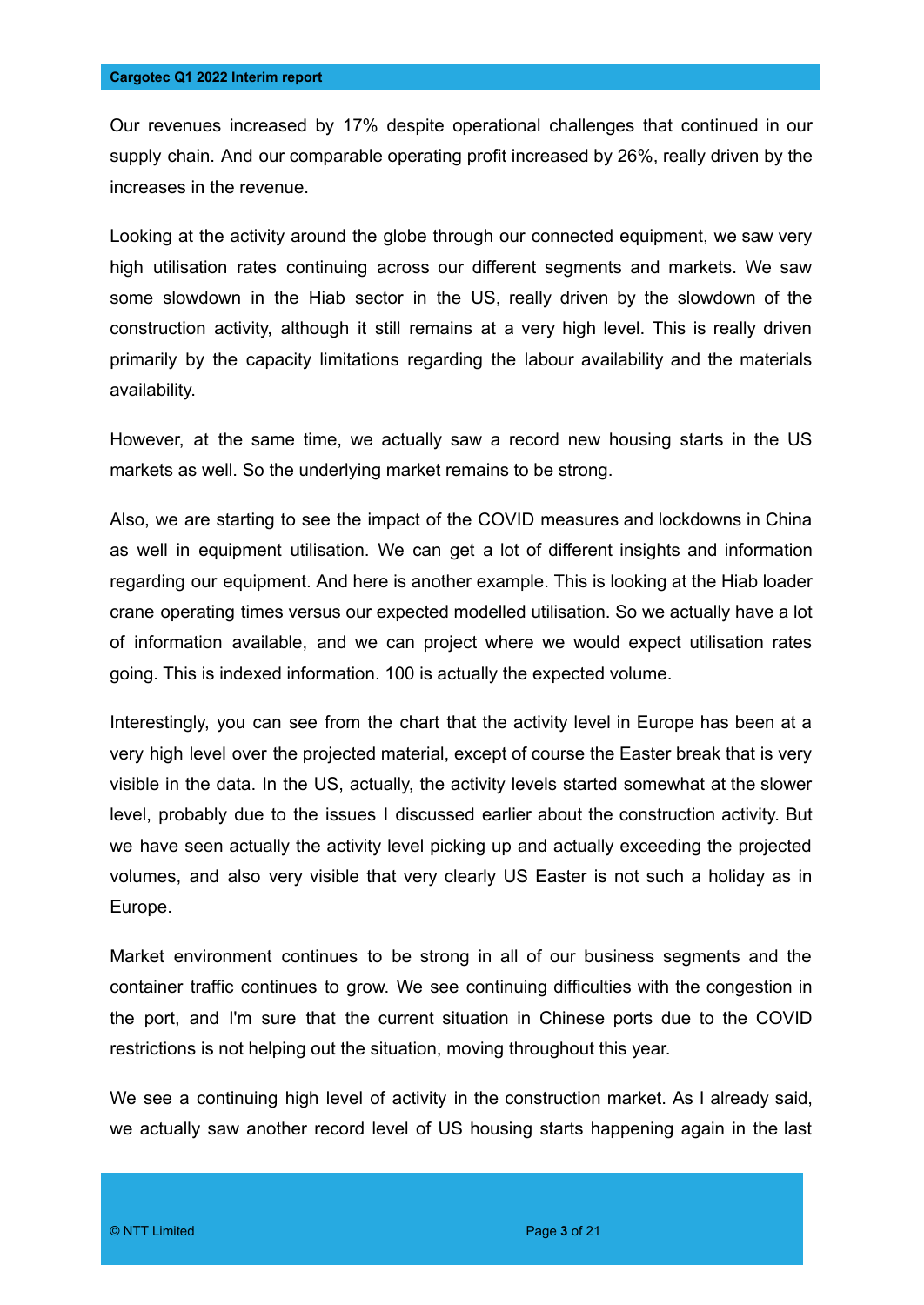quarter. In MacGregor, the market also remains to be strong. Clarkson is estimating a slight decline from last year, which was a very high year, with over 1,700 vessels, but the 1,300 vessels is still about double what we have seen in the previous years as well.

The decline is probably most due to the shipyard capacity starting to be quite full and the new build prices going up quite strongly as well. It's also good to note that the offshore activity is picking up. There's very clearly the change in the energy situation in Europe. For example, it's seeing increased activity again in the oil and gas sector and, of course, the renewable sector around offshore wind is remaining very strong.

As I said, another very strong order quarter and in our core businesses in Hiab and Kalmar mobile equipment, we saw further increase in our order intake. The MacGregor orders declined slightly from the previous year. Finally, last year we had a very strong service projects order in there. However, we see that the pipeline to be quite strong and already have seen an increased order activity during the Q2.

The strong order activity is obviously visible in our order book that is now exceeding  $\epsilon$ 3 billion. About 80% of that order intake is in our core businesses in Hiab and Kalmar mobile equipment that, of course, sets us well for the coming quarters. Our lead times start to be close to 12 months at the moment and the order backlog now extends beyond 2022.

Despite a challenging operational environment, we saw actually revenues increasing and a lot of hard work has gone into that one. In certain areas, we actually have seen the component situation lightening up somewhat and a number of critical suppliers for our businesses actually decreased somewhat during Q1. However, while there is a progress happening in many areas, the war in Ukraine, together with the COVID situation in China, is casting quite a lot of doubt and uncertainty. And the visibility for the supply situation for the rest of the year is quite difficult and the situation remains to be quite fragile at the moment.

Very happy with our services business that continues to go from strength to strength and we had another great quarter, almost at a record level at the moment, and services actually improved and grew in all of our businesses, all together by 12%, being 33% of our total revenues.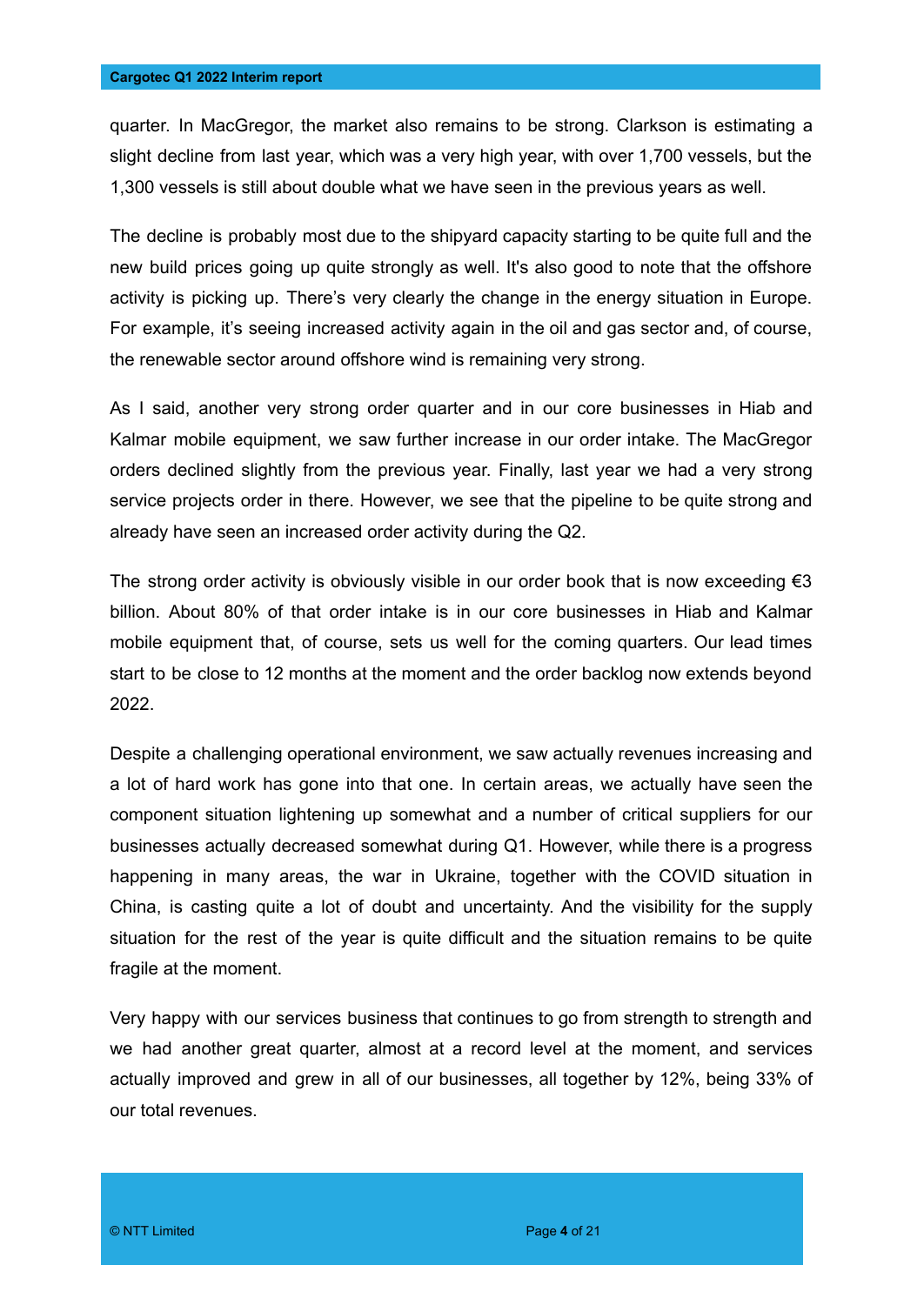A few words about the refocused strategy that we announced at the end of March. This is a great start for the new refocused strategy. In our new core focus businesses, our revenues actually increased by 23% and we had a comparable operating margin exceeding 10% in those businesses also during Q1.

As said, we will be focusing on higher financial performance, faster growth, leveraging our capabilities in sustainability and services. Our strategic direction remains the same, aiming for profitable growth and aiming at improving the sustainability in the logistics industries.

Again, to recap the strategy, we will further aim to accelerate the growth in Hiab. In Kalmar, we will be focusing towards the mobile solutions and selected number of product groups, and will exit the heavy port crane business. And we have also announced that we now are starting the evaluation of strategic options for MacGregor.

Our business will be highly focused on customers, supporting their operations through improving lifecycle services. We have significant opportunities to drive further growth in our services business, both in terms of quite clear self-help measures such as spare part capture rates, maintenance contract capture rates, etc., as well as more and more advanced services based on our technology and digitalisation.

We have a great starting point. Our market positions are very strong. We are either number one or a very strong number two in all of the core business areas. We have excellent high value brands in those areas and our technology position remains to be very strong. We keep on investing. And again, this quarter we increased our investments in our R&D, leveraging our capabilities, and driving for electrification, robotics and digitalisation.

The demand for eco-friendly and sustainable products is clearly increasing and a good example of that one was the 38% growth in our eco-portfolio during the Q1. Actually, if you exclude the Navis numbers from the Q1 last year, which is also classified as an eco-portfolio, the growth in our eco-portfolio during Q1 would have exceeded 60%.

What's happening next then? Again, the strategic evaluation of MacGregor business has started. We have appointed an investment bank to help us in evaluating the different options and we plan to exit the heavy crane business in Kalmar. We have put the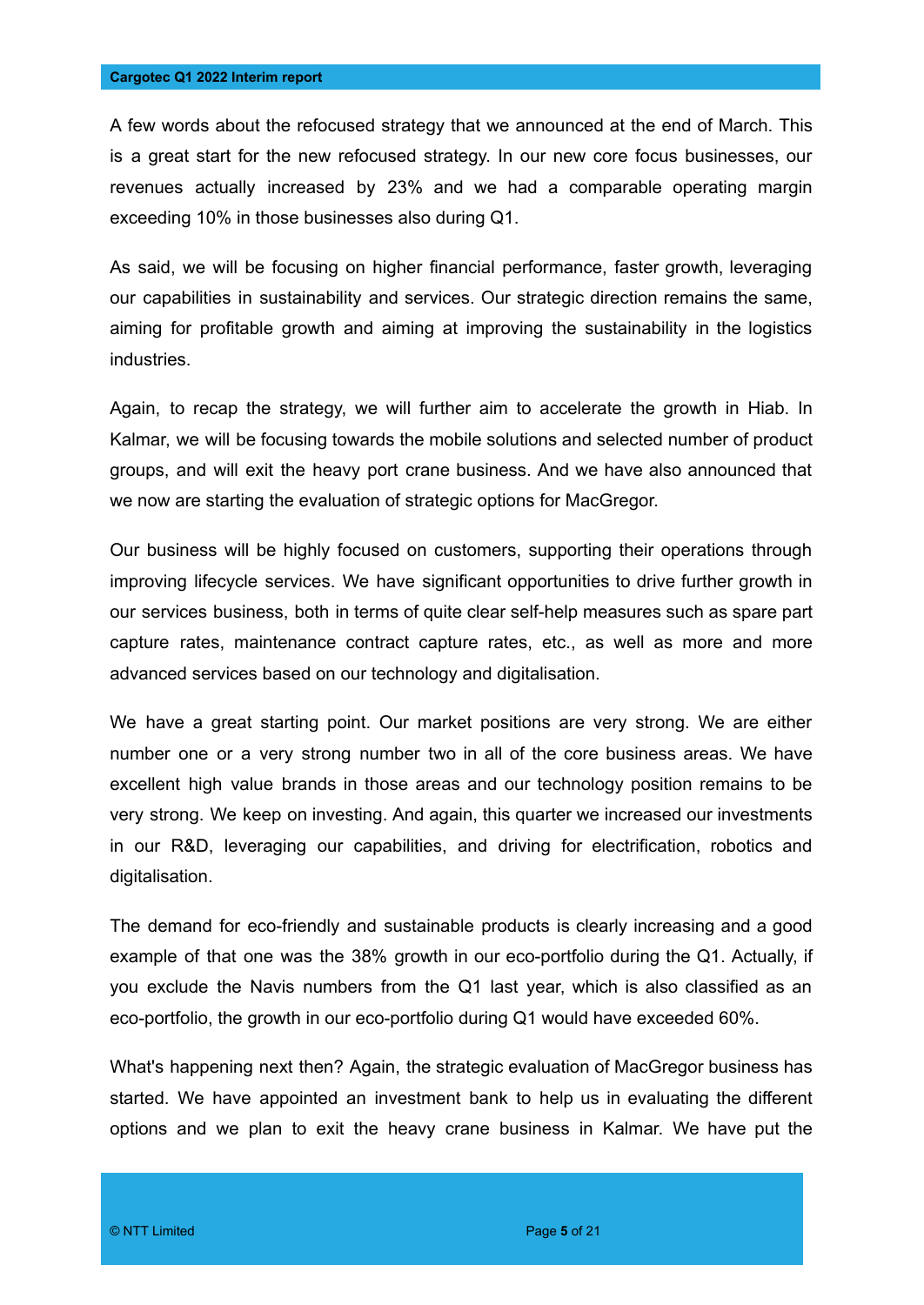business on hold now, we are not taking any further orders and we expect to come to a conclusion regarding which is the best way to exit that business by Q3 this year.

We keep reviewing the operational models to support the refocused group and what's the best way of setting up our operations, for example, at group level, to enable that one.

Our capital allocation priorities are around accelerating our M&A pipeline even further, continuing in investing in R&D around electrification, robotics and digitalisation, and maintaining a strong focus on mission climate actions.

Our current strategy is clearly getting traction. We are growing in adjacent businesses and markets and, as I already said, the eco-portfolio grew by 38% during Q1 and overall, our core businesses grew by about 23% in Q1. We will be solving our customers' problems around sustainability. Another good example of that one is the announcement of the first in the world electrified reachstacker coming out of Kalmar, and we already see a strong demand for that solution as well.

We are investing further in that one. Again, our electrified ranges expanding continuously, we being the first in the world in bringing to market truck mounted, electrified truck lifts, and we already have a third product coming out of that one. And one good example of actually the demand for that one, we announced a record order for electrified truck mounted in Europe, with a value of about €5 million. So, very clearly, we see across the borders, strong demand towards more sustainable solutions, and we are in a very strong position to pull through that demand as well through our technology offering and development.

With that one, I'd like to hand over to Mikko Puolakka who will cover the business areas. Thank you.

#### **Mikko Puolakka**

Thank you, Mika, and good afternoon also from my side. Let's start with Kalmar where we had quite nice development in the order intake. The core businesses, meaning the mobile equipment and straddle carriers as well as services, order intake increased compared to last year.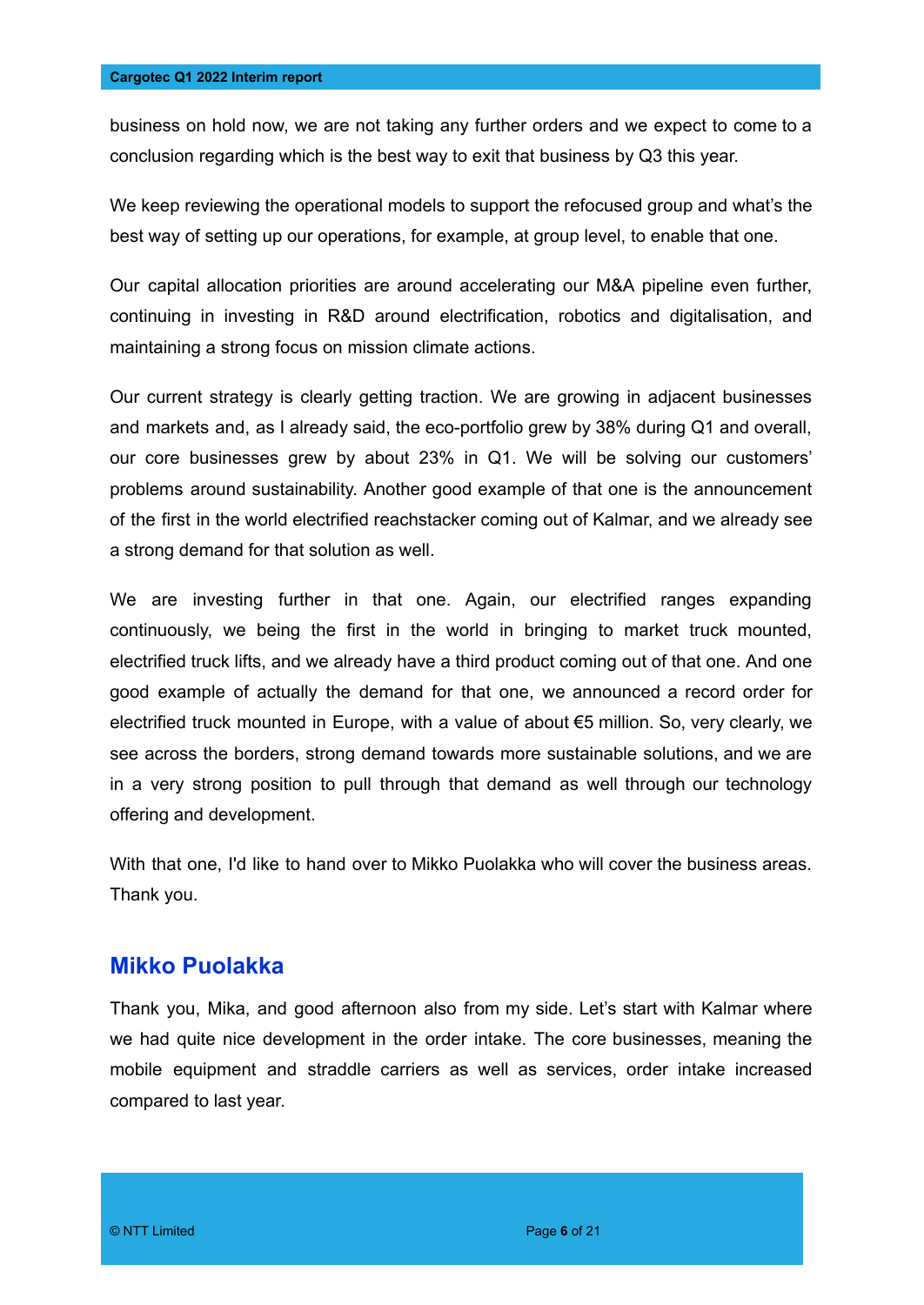The heavy cranes, like Mika said, we have not been taking any new orders recently and heavy cranes orders declined compared to last year. It's also good to remember that we had Navis still in quarter one last year and excluding Navis orders from the comparison period, actually Kalmar orders would have been on last year's level.

Like Mika said, we have had good traction in the environmentally friendly solutions. 30% of our forklift orders were coming from the fully electric versions and we now sold also the world's first fully electric reachstacker to Norway.

As you can see from our order book, we are accumulating the order book due to the fact that the component availability in various component categories is very poor. And this is leading to extremely long lead times, extending beyond 12 months, especially in the terminal tractors. Our sales growth is coming from mobile equipment and services. And like in orders, also in sales, Navis was approximately €25 million in quarter one and excluding Navis, the Kalmar sales growth would have been 24%.

Despite the sales growth, Kalmar deliveries are still very much constrained by the limited availability of different components. Just to mention a few examples like axles, hydraulics, electrical components, wire harnesses.

Volume growth was the primary driver for Kalmar's profitability improvement and if we look to the core profitability of Kalmar, i.e. excluding the heavy cranes, the profitability would have been slightly above 10% in quarter one.

Then moving to Hiab where we had an excellent performance in all financial parameters. We had a couple of larger orders in quarter one, like the €25 million truckmounted forklift order in the US, as well as some orders coming from the German Rheinmetall deal which we did a couple of years ago.

Sustainability is very strongly on our customers' agenda, also in Hiab, like in Kalmar's case. And an example there are those fully electric, truckmounted forklift orders, including a five-year service contract.

Sales grew across all product categories, but especially in the loader cranes and demountables as well as in services. However, like in Kalmar, also in Hiab, the component shortages, as well as lack of truck chassis, are limiting our delivery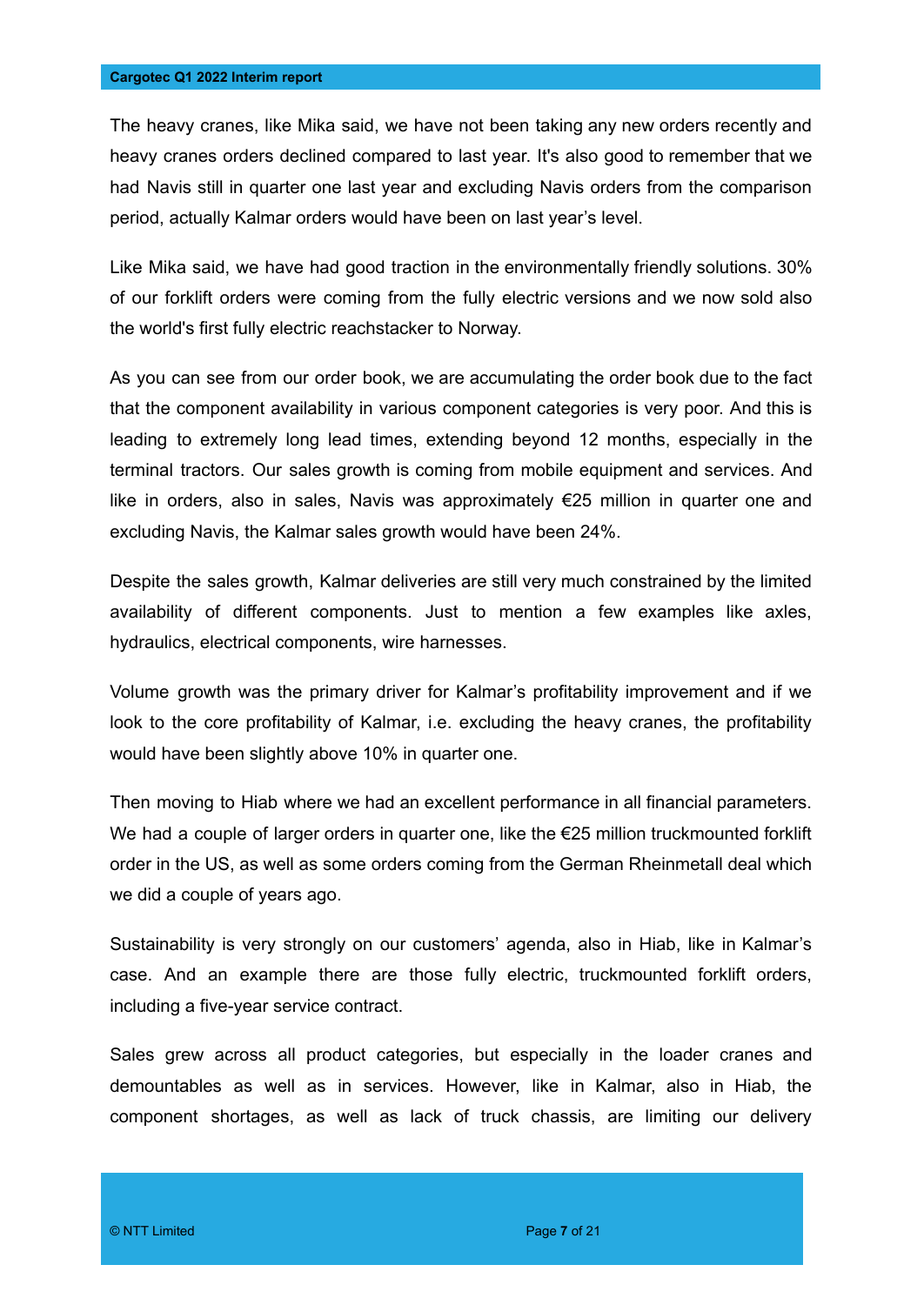capabilities and also leading in Hiab to extraordinarily high lead times and high order book.

Looking at Hiab's profitability, that improved significantly. And this is coming very much from the volume growth but also Hiab has executed a very rigorous cost control during quarter one.

When looking at MacGregor, despite the improved vessel contracting activity, the orders declined slightly. Some merchant special orders were postponed from quarter one to quarter two. We saw improvement in RoRo or merchant vessel orders however, especially in the RoRo segment, but then the offshore and services orders declined. Service order decline was because of the quite sizeable one-off type of service modernisation orders, one in quarter one last year.

MacGregor sales growth is very much driven by services as well as then the delivery of merchant vessel orders which we have won during 2021. Profitability for MacGregor was low, at break even. The merchant vessel profitability, as well as services, improved in this year's quarter one but unfortunately, still the off-shore projects were making losses in quarter one.

When looking at the overall picture, like Mika already illustrated, we have a very high, an extraordinarily high order book. The book-to-bill has been for Kalmar mobile equipment as well as for Hiab, already for several quarters, more than one. When we look at profitability, nice improvement in comparable operating profit, from €52 million to €65 million, primarily driven by higher sales.

We had  $\epsilon$ 28 million items affecting comparability. The biggest items here are the  $\epsilon$ 9 million related to the merger and then we did a  $€10$  million impairment for Russian business-related assets in quarter one.

The full reported operating profit was €37 million, a 53% improvement, and we doubled our net income during quarter one from last year's level.

Cash flow was disappointing. The reasons are quite explainable. The  $\epsilon$ 70 million negative cash flow is coming from the increase in inventories, mainly work in progress in Kalmar and in Hiab, due to the component availability. And then we have been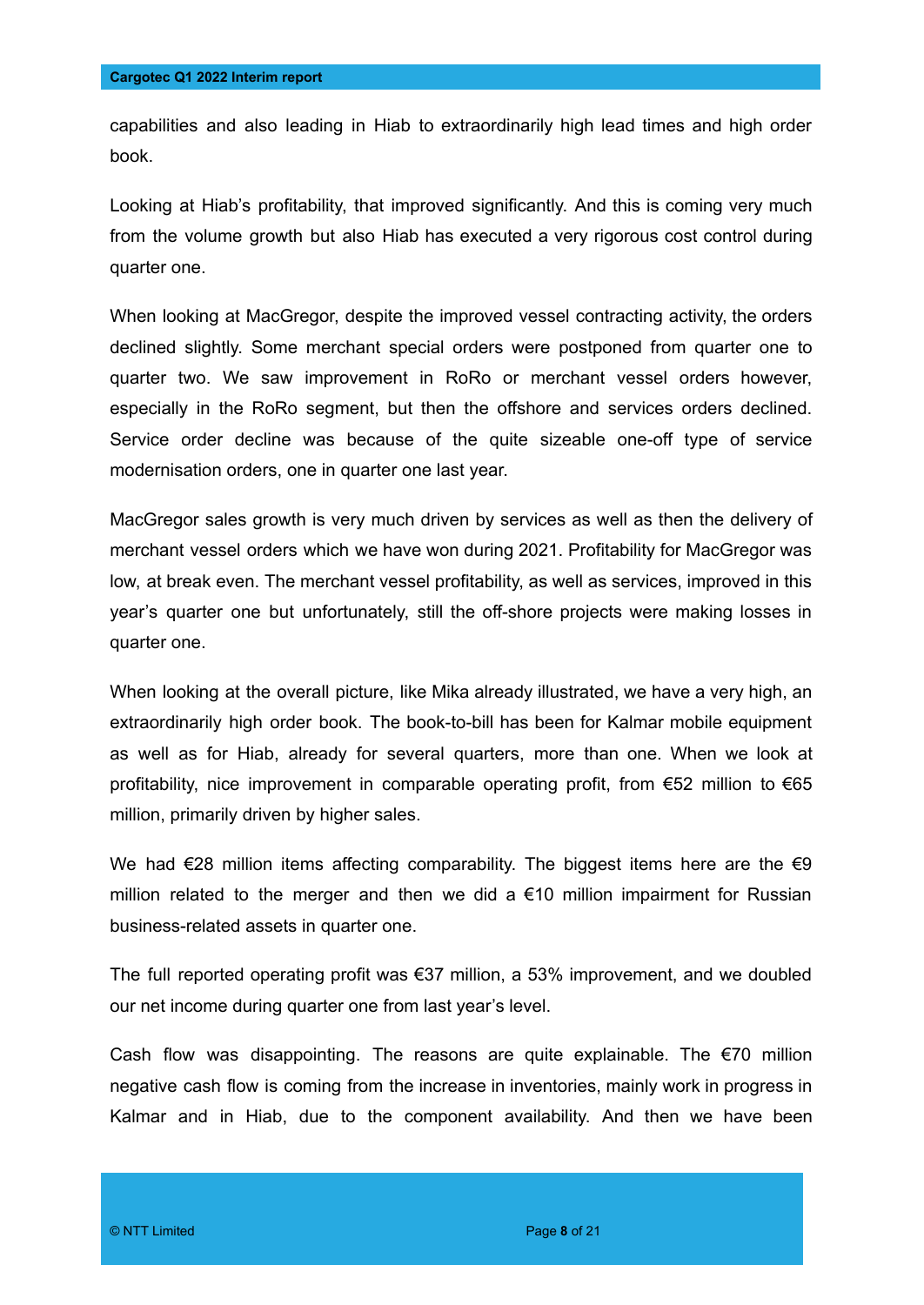increasing also our spare parts inventories, in order to support the growth in orders and sales that we have seen.

Our balance sheet has remained strong. Gearing was 38%. That has increased by 11% units from last year's level. Half of that increase is coming from the dividend payment –  $€70$  million – what we did in March, and then the other half is coming from the working capital increase, primarily inventories. Our so-called committed liquidity is €650 million and on top of that, we have a €260 million credit facilities coming from commercial paper programmes and overdues. So our overall liquidity is \$900 million, of course, giving a nice possibility for executing acquisitions if such become available. We don't have any major debt repayments coming before mid-2023.

And our guidance for 2022 is unchanged. We estimate the comparable operating profit to increase from last year's €232 million.

So, that concludes the presentation and we can move then to Q&A.

#### **Aki Vesikallio**

Thank you, Mikko, and thank you, Mika. So, operator, we are ready for the questions.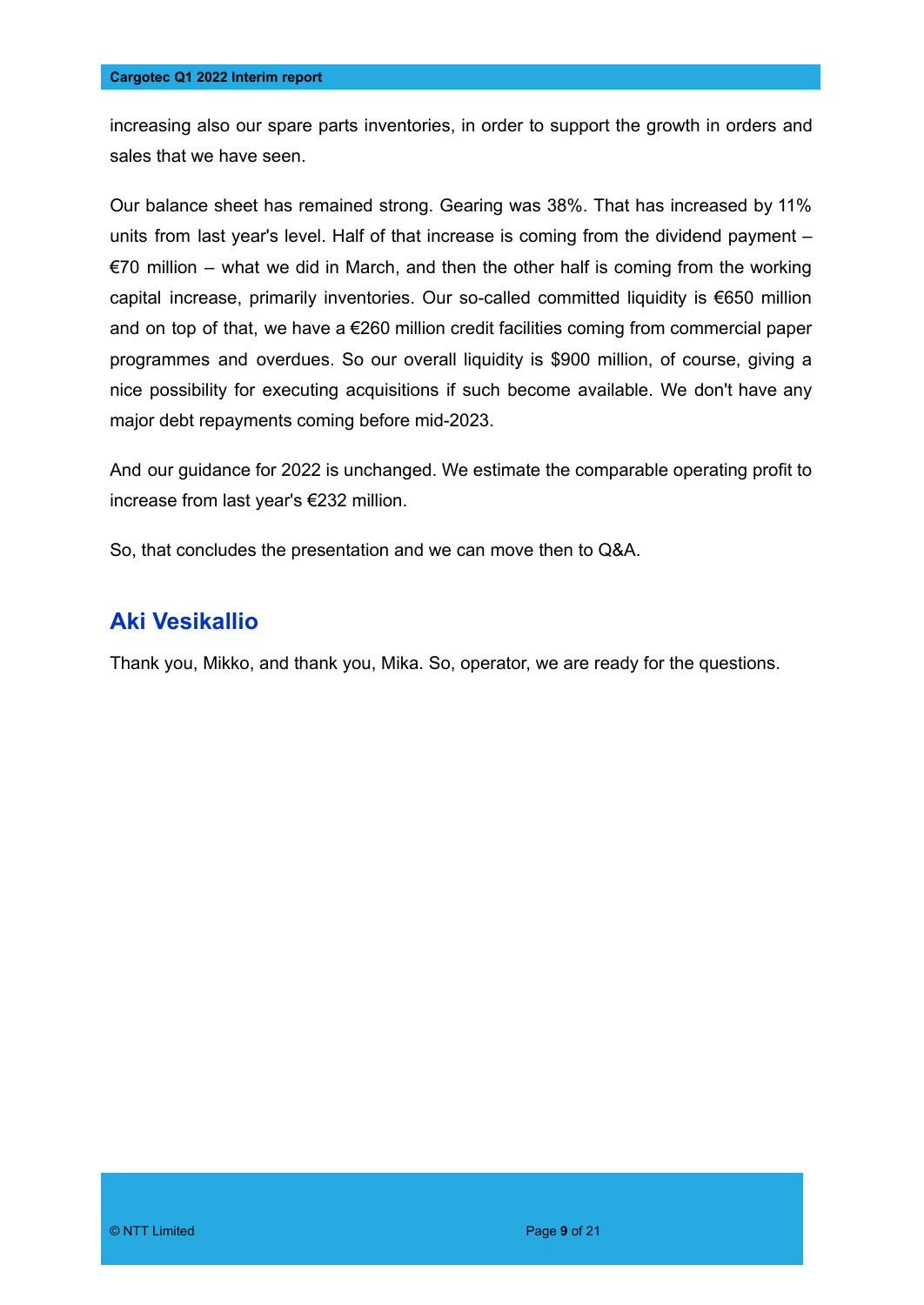## **Q&A**

#### **Operator**

Thank you. Ladies and gentlemen, if you wish to ask a question, please press 01 on your telephone keypad. If you wish to withdraw your question, you may do so by pressing 02 to cancel. There will be a brief pause while questions are being registered.

So we have our first question from Massimiliano Severi from Credit Suisse. Please go ahead.

#### **Massimiliano Severi**

Yeah. Hi. Massimiliano from Credit Suisse. Thanks for taking my question. My first one would be on the margins in Hiab, clearly quite strong in Q1. And I was wondering, do you think that you can keep the margins stable or even maybe expand them year-on-year in 2022? Also, because from Q2 onwards, you will have the price increases that you did in July kicking in and while you will need to renew contracts with suppliers. So how should I think about margins in Hiab for 2022?

#### **Mika Vehviläinen**

I think the margin development in Hiab overall has been quite steady. We had a little misstep, if I use that word, in Q4 where we were expecting to be able to deliver more as we ramped up some of the related costs and that bit a little bit on that on the Q4 margin. But if you look at actually Q1 to Q3 last year and then you look at this, I think that gives a better reflection of the underlying performance for Hiab.

It is true that the pricing increases are coming through now and when we move into the second half. Obviously, a question mark at the moment is that the inflationary environment still remains there. We have executed now, or are in the process of executing another price increase now in April. And it's quite likely that we will do another price increase later this year to exceed the inflationary expectations. But again, as we discussed, the environment and the visibility is pretty poor and the situation is quite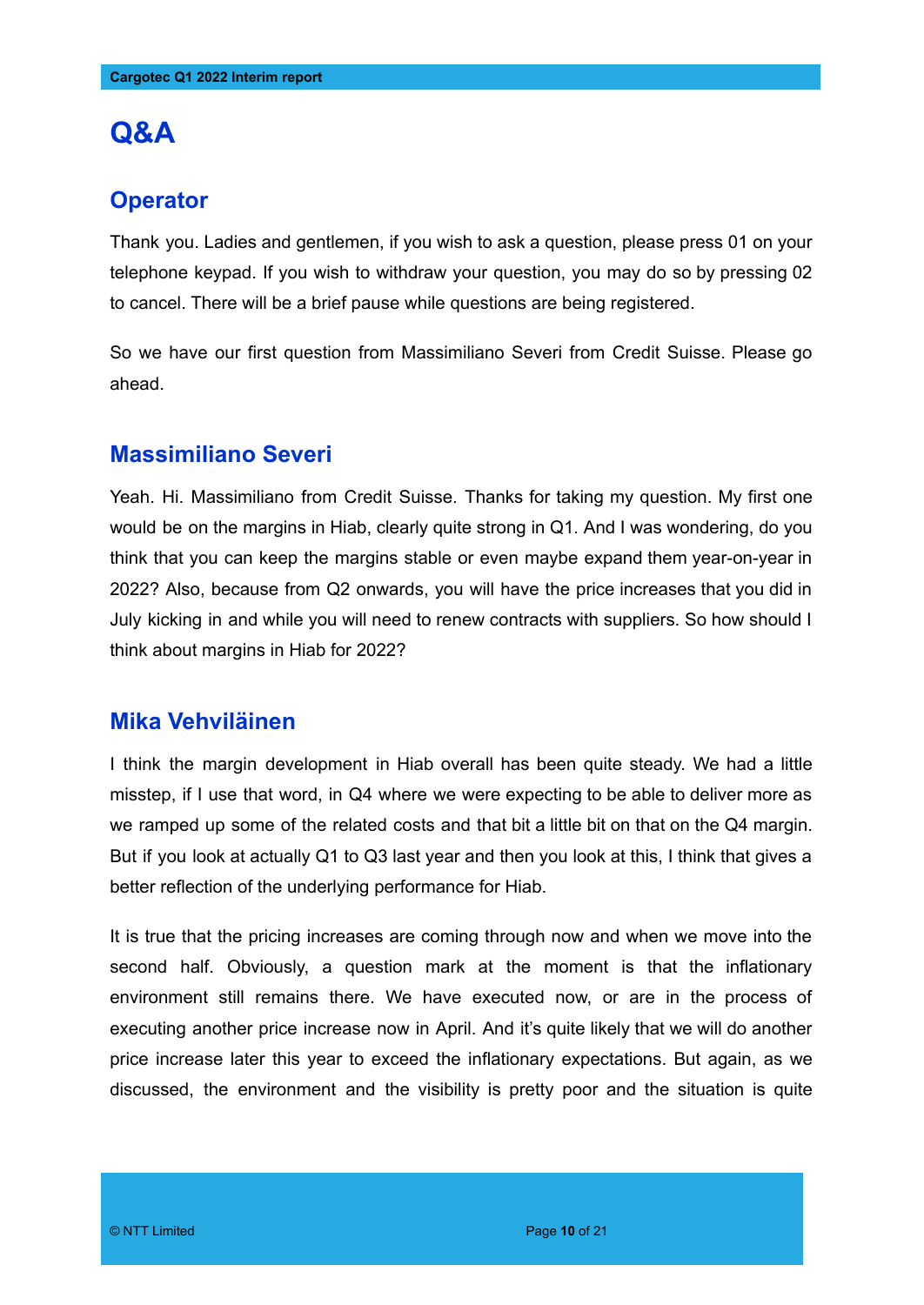fragile. So, obviously, we were hoping that we can maintain this level despite the uncertainties there.

#### **Massimiliano Severi**

Sure, thanks. And my second question would be on the perhaps delayed sales or delayed revenue recognition due to supply chain issues. So maybe both in terms of component availability issues, and the difficulty in shipping products due to ship availability. Can you help us quantify how much these were across the divisions in Q1?

#### **Mikko Puolakka**

In general, these delays have been, I would say, more or less at a similar level that we experienced in quarter four last year. We have not given a specific number but definitely we had the delays, especially in Kalmar mobile equipment as well as in Hiab during quarter one. The limiting factors are, like you said, multiple components and then also the availability of transportation and the long delivery times.

#### **Massimiliano Severi**

And so also the split between Kalmar and Hiab would be largely stable versus Q4?

#### **Mikko Puolakka**

More or less, more or less.

#### **Massimiliano Severi**

Okay. Perfect. Thank you very much.

#### **Operator**

We have another question from Magnus Kruber from UBS. Please go ahead.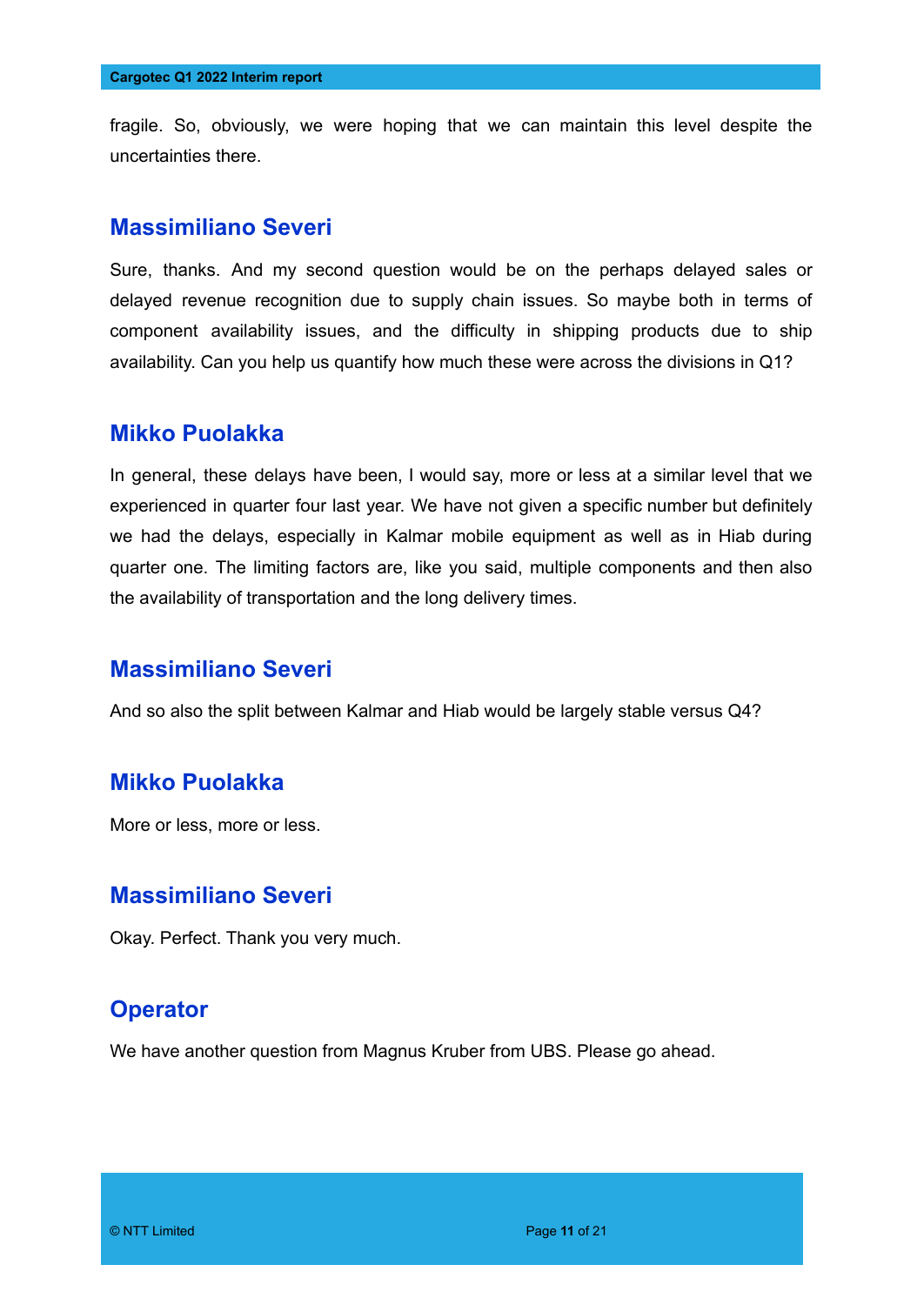#### **Magnus Kruber**

Hi, Mika, Mikko, Aki. Magnus here from UBS. A couple from me as well. I think in the last quarter you seemed a bit comfortable about your timing between price hikes and cost impacts. Do you feel the same confidence now after the surges in particular in steel prices in Q1? And could you comment a bit on the adjusted gross margin development in Q1 this year, compared to last year in income and Hiab please? And what to expect into Q2 there.

#### **Mikko Puolakka**

The component shortages are very similar. The sources or the component categories are very similar this quarter what we saw last quarter. And just to be quite open, like Mika said, the supply situation is very fragile at the moment. The Ukrainian war, I would say, for many companies, including ourselves, has not yet been that visible in the supply chain, in quarter one. And we are, of course, working very rigorously in the coming quarters to compensate any missing components due to this event, including also the Chinese COVID situation where basically the Shanghai port area, for example, is hugely congested at the moment. And it's difficult to estimate what kind of impact that would have for the coming quarters' component availability.

And then, what comes to the margin development in Kalmar, it's very much coming from the higher revenues. We have grown our investments in R&D to support a sustainable solution. So, the main driver for the profitability growth is coming from higher volumes.

#### **Magnus Kruber**

Okay. When you say they're coming from higher volumes, is it fair to say then that the price cost impact in Q1 was largely neutral on the margins for both Kalmar and Hiab? Is that fair to say?

#### **Mika Vehviläinen**

That's probably an optimistic view on that one. Closer to neutral in Hiab, in Kalmar Q1 was quite difficult in a sense that the cost came in faster than the pricing implementation.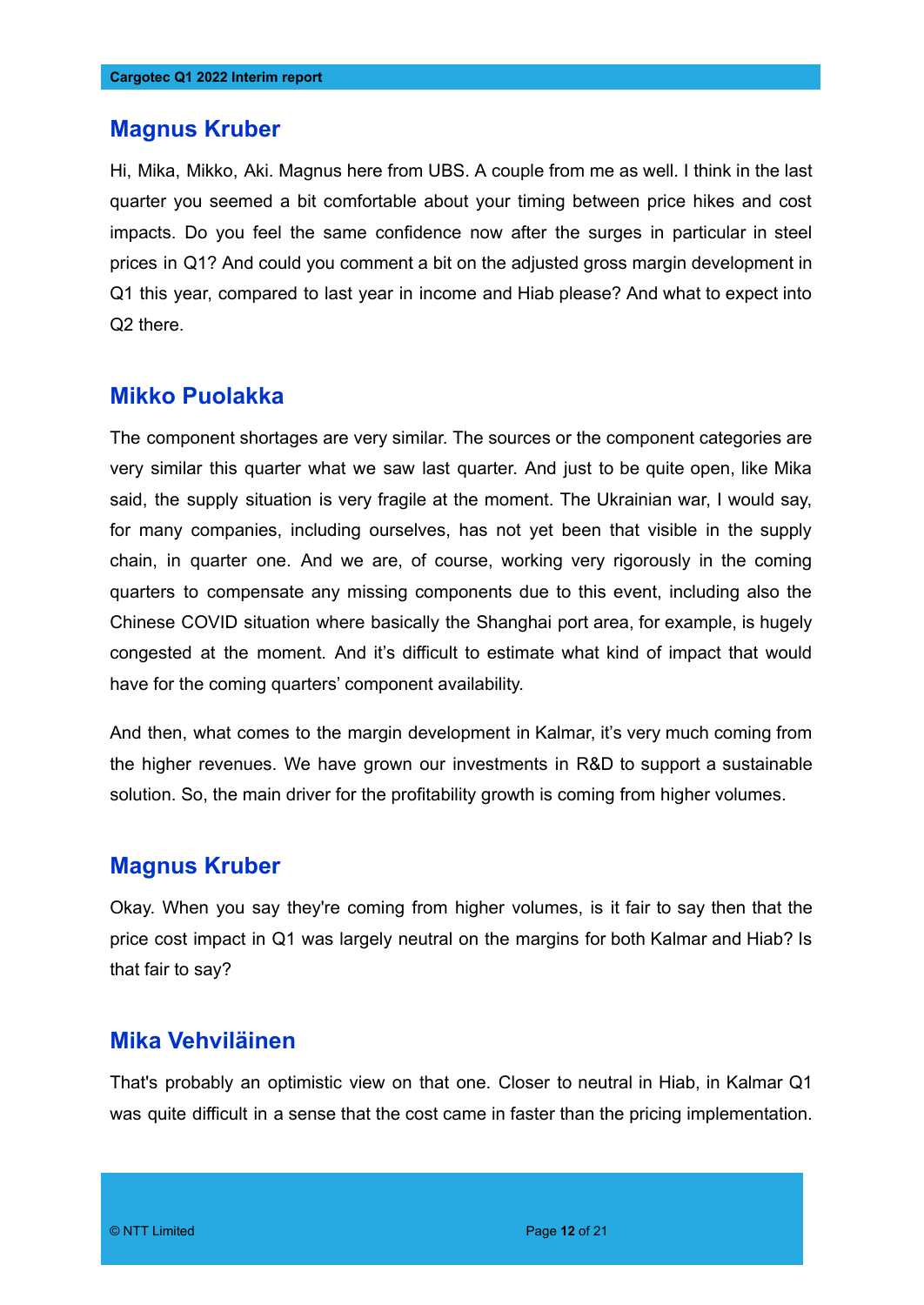Overall, on that one, we expect that situation to start to neutralise as we move towards Q3 now. So the situation will be slightly better in Q2 than it was in Q1 and then should be better again on Q3. But then as you raised yourself, the question right now is around the inflationary pressures coming from the war in Ukraine. And I think we are will still be seeing the impacts that Chinese COVID lockdown, and I think the eventual spreading of the COVID in China will have there as well.

There is a delay on that one. The overall Ukrainian war situation of course has a primary impact on steel components. Overall, it has fairly limited impact on our businesses. The impact will only become visible during the Q2 and onwards. And when it comes to the Chinese COVID situation, most of the impacts for us will probably be indirect, not directly from our sourcing in China, which is somewhat limited in our manufacturing operations in Europe and in North America. But more likely coming through from our suppliers, supplies being impacted on that one. And my sense would be that that estimate will be more visible during the Q3 and Q4 rather than earlier.

#### **Magnus Kruber**

Okay, got it. Thanks a lot. That's useful. And then also on Hiab, very solid orders again in the quarter. And I think you commented that you held back on taking some orders there into Q4, due to lack of visibility on the cost side and availability of components. I suspect that was not the case maybe in the first quarter but has there been any impact from any pre-buys, anything like that, with respect to potential or planned price increases as you talked about? And also if you can comment on how April started, it's very useful.

#### **Mika Vehviläinen**

Yeah, I think, first of all, I always had this expectation throughout the whole last year that pre-buy, but every time we increase the prices, the next week and next month come and orders remain at a robust level as such. I think the one advantage we have had is that we were fairly early to react compared to some of our key competitors, and we did a number of more incremental price changes throughout the last year. I think the situation with some of our competitors is that they are now forced to contemplate considerably higher price increases in the short-term that puts them in a disadvantage in the eyes of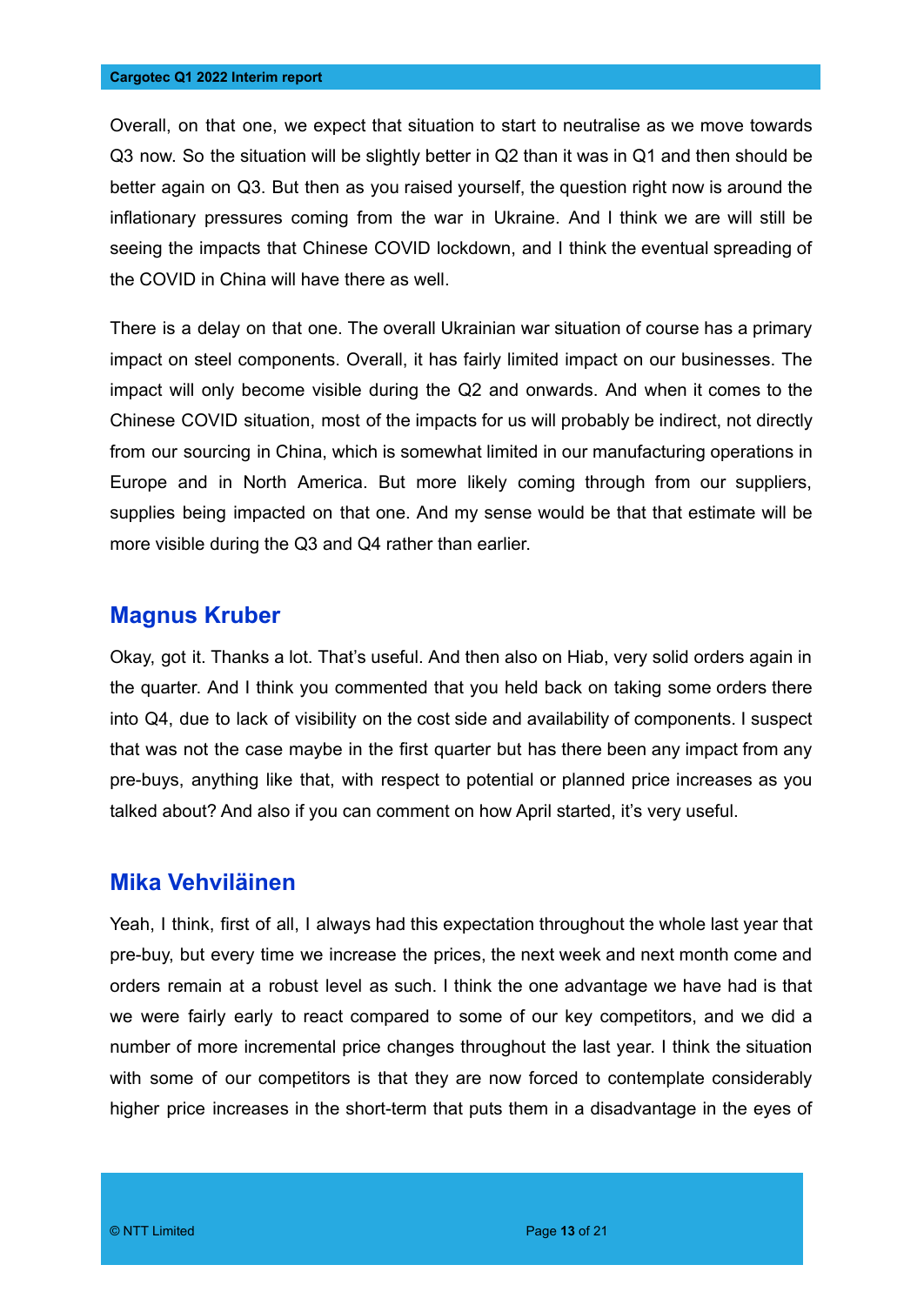the customer as well. And I think that, in that sense, that puts us in a fairly strong position in the market as well.

#### **Mikko Puolakka**

And then it's good to remember, as we had in quarter one, in Hiab, a couple of larger orders like the US €25 million order and in Europe for example, the Rheinmetall framework related orders.

#### **Magnus Kruber**

Perfect. Thank you so much.

#### **Operator**

So we have another question from Aurelio Calderon from Morgan Stanley. Please go ahead.

#### **Aurelio Calderon**

Hi, it's Aurelio from Morgan Stanley. Thanks for taking my questions. I've got three, if I may. I'll take them one at a time. The first one is around MacGregor and I think you mentioned that you still have the offshore business still making losses. Have you put any special provisions in this quarter, as you did last quarter, for those offshore projects? And what should we expect in terms of performance for that business going forward?

#### **Mika Vehviläinen**

Was it around heavy crane?

#### **Mikko Puolakka**

No, the MacGregor. We booked a couple of million euros extra costs on certain offshore-related projects in quarter one.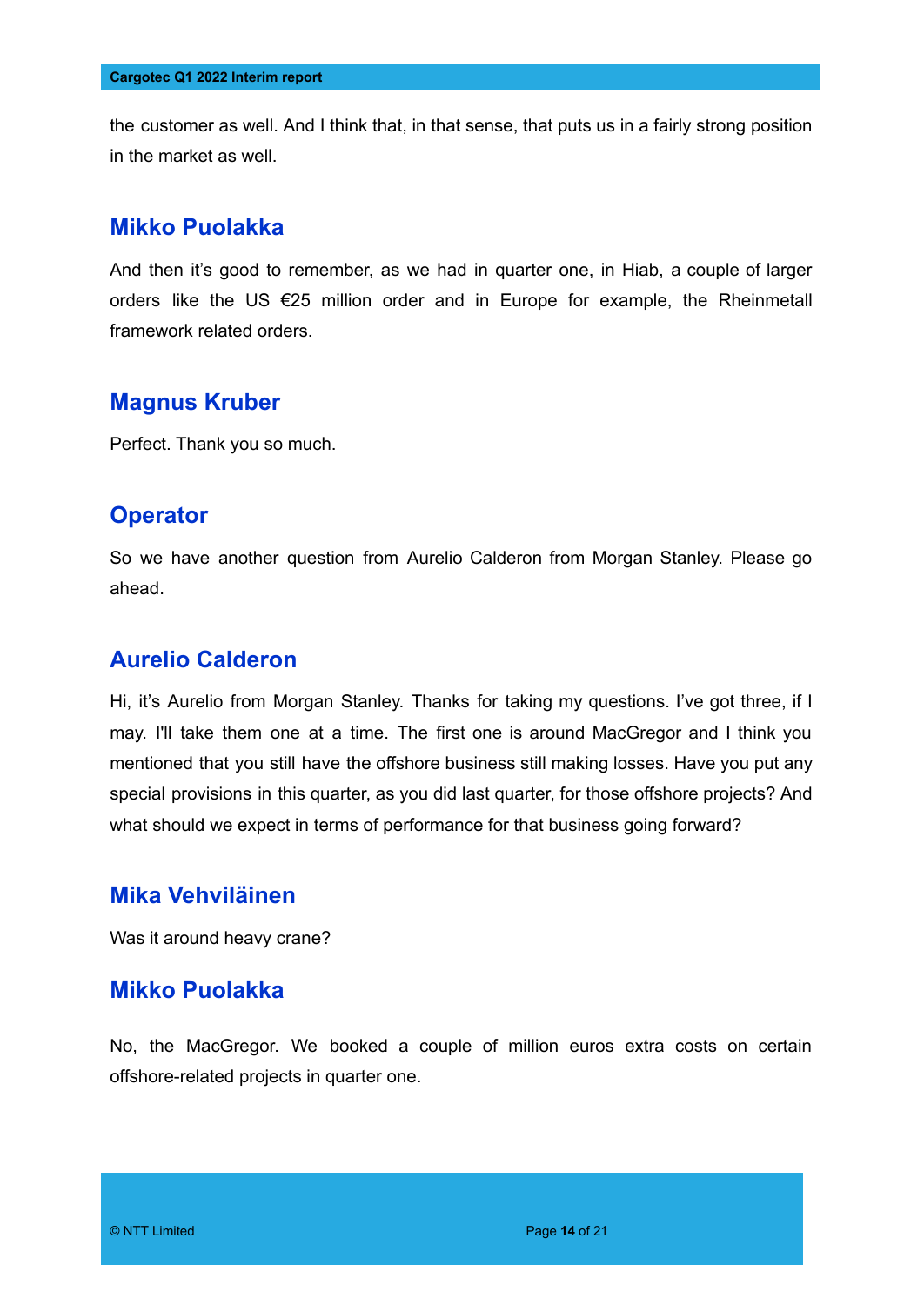#### **Aurelio Calderon**

Okay, perfect. And maybe stepping back for that business, and given obviously that you have this process going on in the background, do you think a sale is likely in this environment? Or do you need to see an improvement in margins before you can sell this business to someone? Just curious to know what your potential avenues for actions of this business could be?

#### **Mika Vehviläinen**

Yeah, I think it's too early in the process to actually draw any conclusions on that one. We are just about to start the process and obviously, we need to evaluate the outlook and the different options we have. This is something that I think we need to get back to you later in this year.

#### **Mikko Puolakka**

But the low MacGregor profitability is very isolated to certain product categories – offshore wind-related products, so it's not across the business. The merchant business, like said, has improved, as well as the services.

#### **Aurelio Calderon**

Okay, great. And just one last question from my side. And obviously just touching again on the higher margins which were quite strong. Have you had any positive benefit from USD revaluation for the USD strength this quarter? Or has that not been major driver of the profit improvement and it's all being driven by volumes?

#### **Mikko Puolakka**

We have had some positive tailwind from the stronger US dollar. It's good to remember still that we have a fairly high, or very high order book and the hedges are based on these historical orders. So we see the appreciation of the US dollar with some delay as the lead times are quite long. But if you look overall Cargotec, with the kind of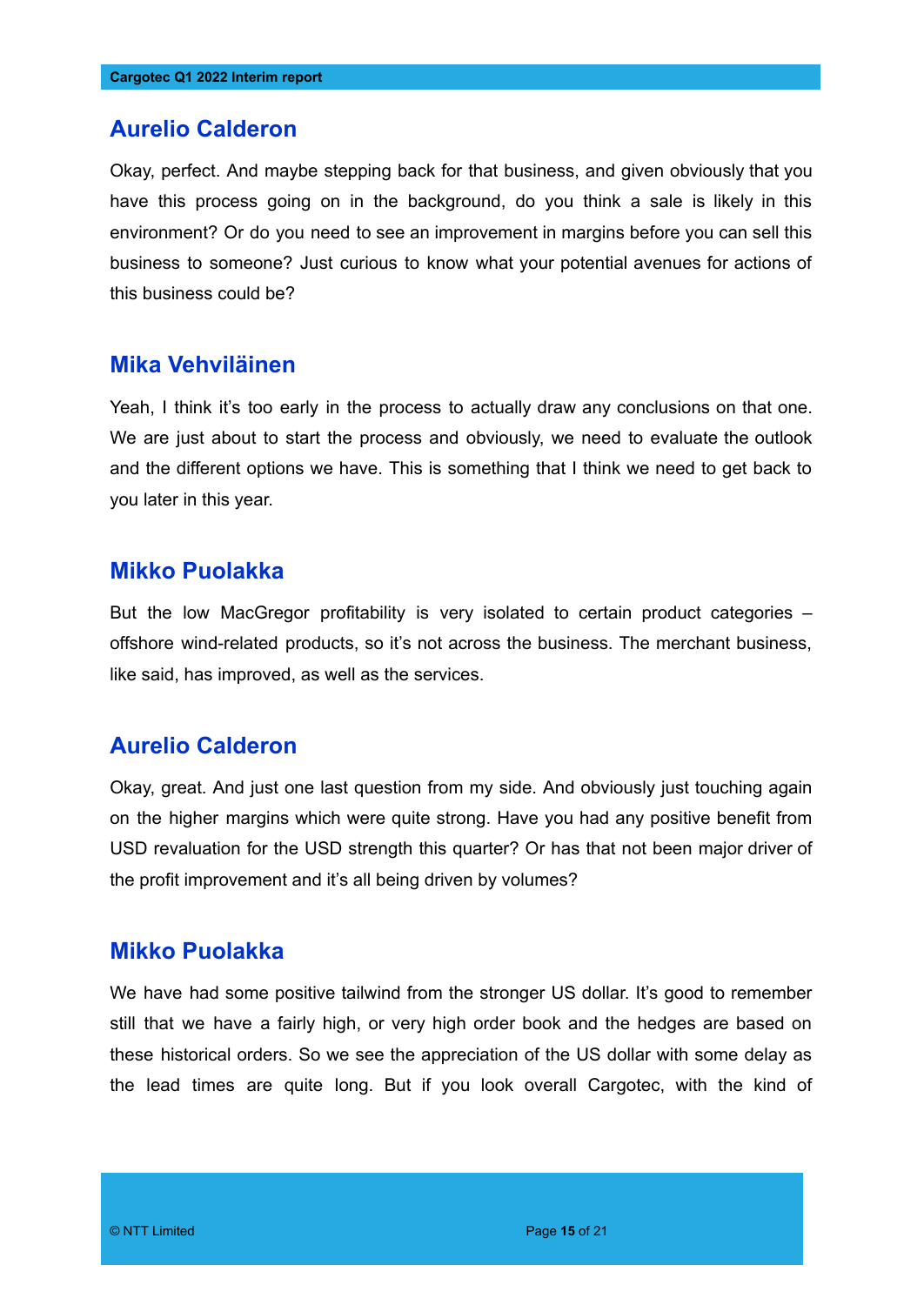comparable currencies, and the US dollar and other currencies' appreciation has had roughly a 2.5% positive impact on sales and orders.

#### **Aurelio Calderon**

Great, thank you very much.

#### **Operator**

So, we have another question from Johan Eliason from Kepler Cheuvreux. Please go ahead.

#### **Johan Eliason**

Hi, it's Johan here. Just a question on your eco-portfolio in Kalmar mobile and Hiab. How does the margin profile look for these newer products versus your traditional hybrid or fully diesel-powered equipment that you are selling?

#### **Mika Vehviläinen**

It obviously varies from product to product and as the eco-portfolio includes other sustainable solutions than just the electrified portfolio. But generally, if I talk about electrified equipment, the price of the equipment is higher – in some cases considerably higher – than in the similar diesel equipment. And obviously, it depends a little bit how much battery power one puts into there. I would not say that the gross margins in terms of percentages are any better but obviously when you are dealing with a higher value of equipment, your absolute gross margin per product is typically higher than it would be in a similar diesel equipment.

#### **Johan Eliason**

Okay. And then, aftermarket is a core part of your profitability in what is your core business going forward, and I suppose these electrically powered products would typically generate less of a service opportunity going forward. How do you see that developing?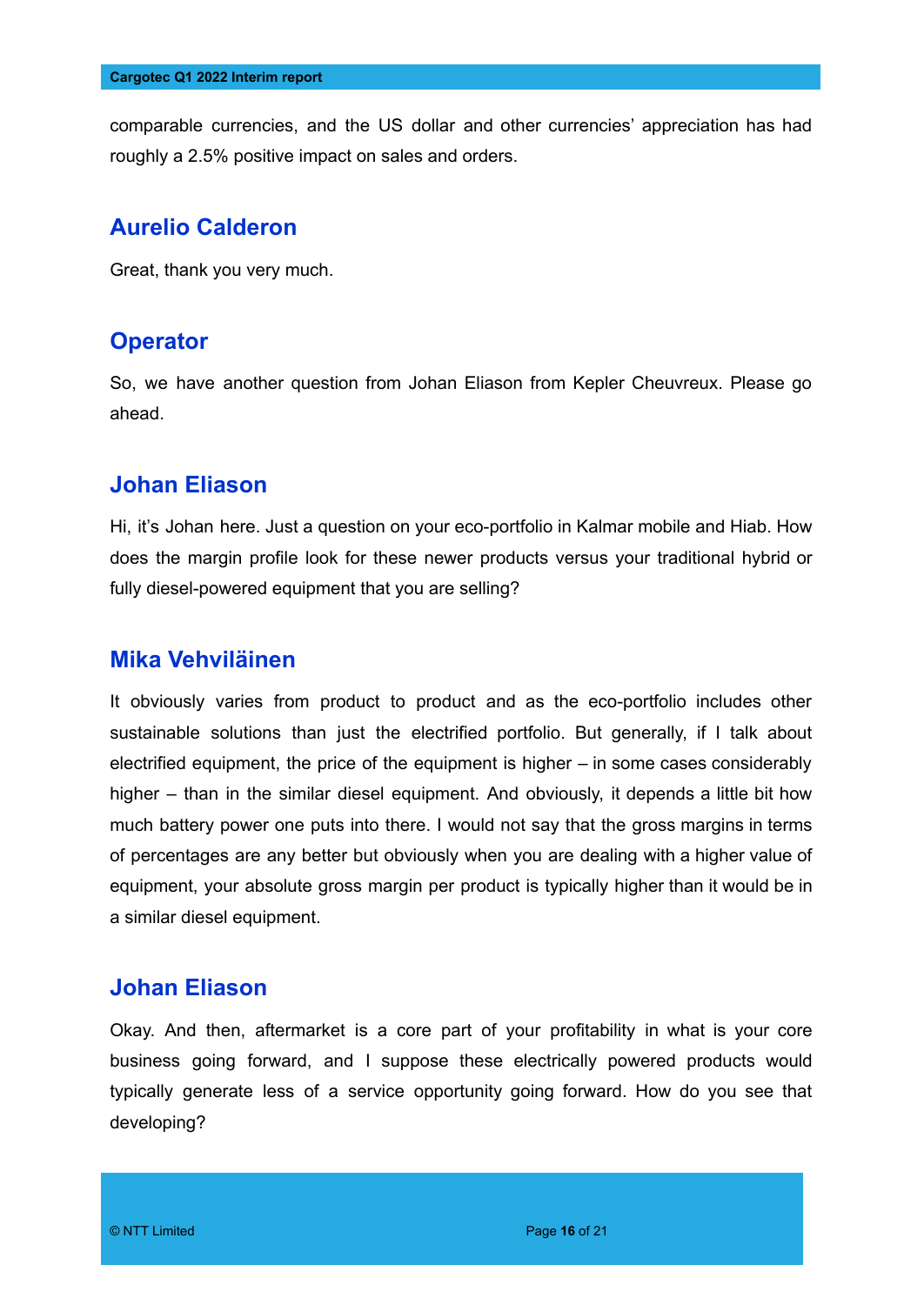#### **Mika Vehviläinen**

Yeah, you're right in a sense that obviously less spare parts and generally less wear and tear on those ones, but there are also new requirements coming with the electrified portfolio. And if you saw the announcement for the €5 million order intake for example truck mounted forklift, it included a full-service coverage for those ones as well. And there are actually certain, just practical issues there as well because the high-powered electric equipment requires certain qualifications and training as well. So, not everybody is able to maintain those vehicles on their own. So that, at least in the short term, is an opportunity.

And overall, if you still look at our services business, our capture rates are relatively low still and we strongly believe that with the introduction of the electric equipment and general different technology, we can actually drive a higher capture rate in those equipment so, as such, it shouldn't impact as negatively the services business as one would expect. It's good to remember that some of the diesel powered equipment, spare parts actually are quite widely available from a number of different OEMs as well. That's not necessarily the case when you move towards electricity.

#### **Johan Eliason**

Okay, excellent. Many thanks.

#### **Operator**

So, we have no further questions. As a reminder, ladies and gentlemen, if you wish to ask a question, please dial 01 on your telephone keypad. And we have another question from Magnus Kruber from UBS. Please go ahead.

#### **Magnus Kruber**

Thanks for taking my follow-up. I just wanted to talk a little bit around the inventory level that you talked about. How do you see that pan out to the balance of the year?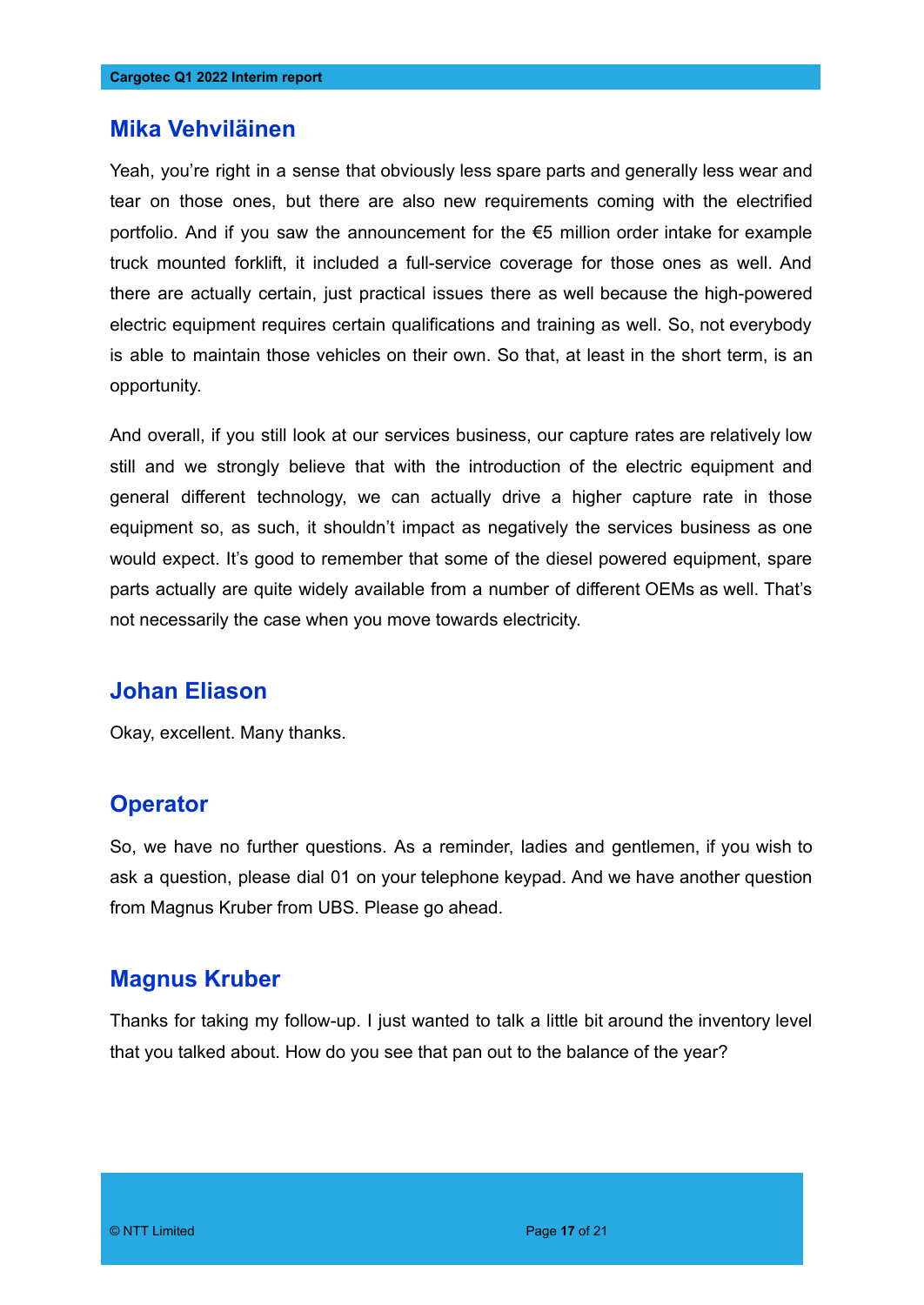#### **Mikko Puolakka**

Yeah, thanks for the good question and it's a really good question. It depends very much of course now from the coming months and quarters' supply, sub-contractor supply availability. Like we discussed earlier, for example, the Shanghai port congestion, what kind of impact that has. If the situation would remain stable, I believe we could improve, to a certain extent, inventory turnovers but there are quite many moving components at the moment in the supply chain. One could say that in quarter one, we still were able to deliver quite nicely with that capacity which was in the pipeline in the supply chain or even in our factories. But now in the coming quarters, we need to see how the deliveries are coming in from the various global supply chain networks.

#### **Magnus Kruber**

Got it. And then I want to talk a little bit about the offshore project in MacGregor. Could you be a little bit more specific on how much headwind you had from that and, assuming everything goes to plan, when that project will be wrapped up or finalised?

#### **Mikko Puolakka**

The biggest offshore project we are planning to deliver very late this year, and tests will happen early next year, so basically throughout the whole year is the execution phase of that project still.

#### **Magnus Kruber**

Okay, so the year-over-year weakness that we saw in the quarter was basically down to this project since the commercial vessels were pretty much improving. Is that fair to assume?

#### **Mikko Puolakka**

The profitability margin for this and a few other projects are on a very low level and we are recognising revenue for this low margin project that is burdening the offshore division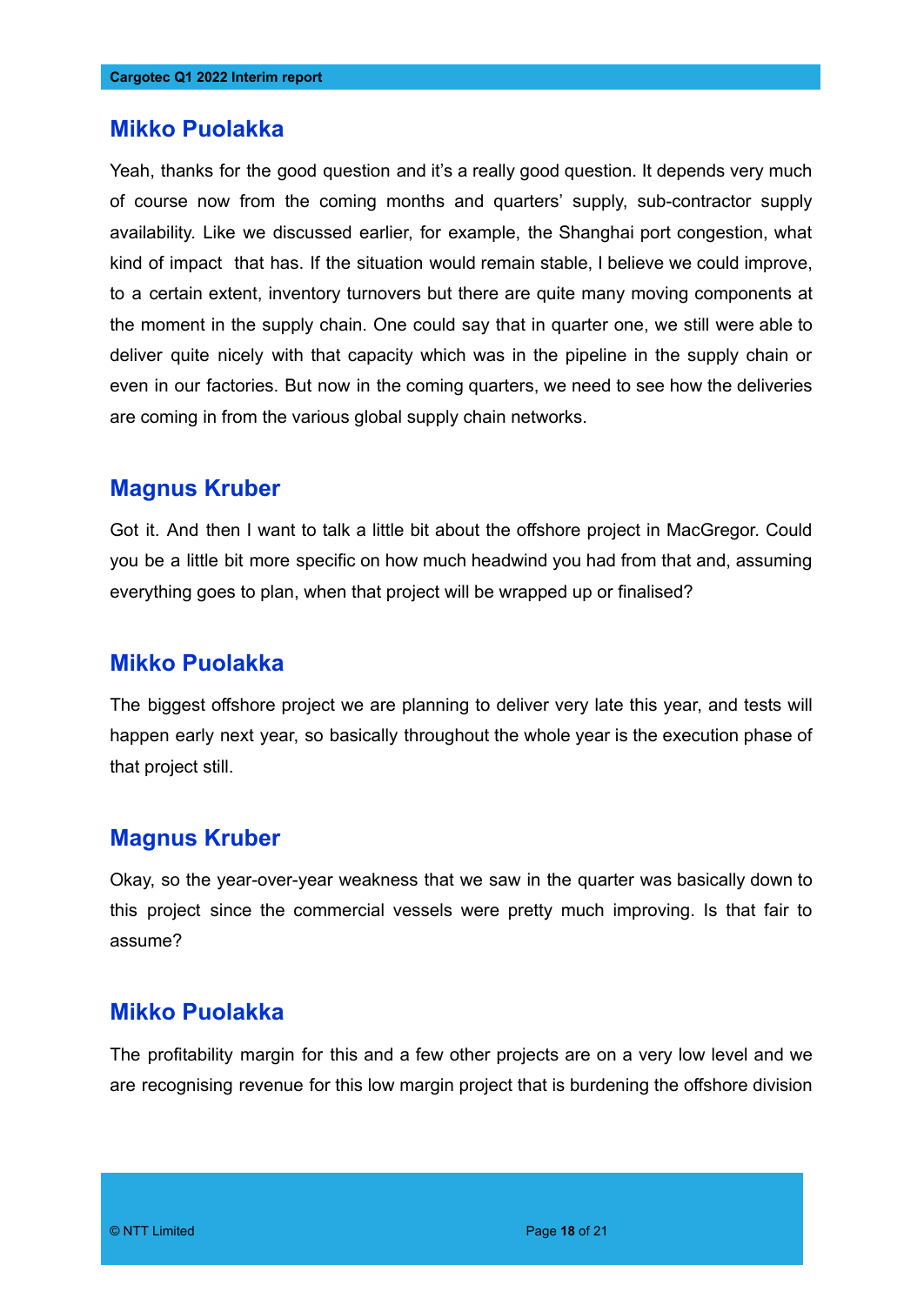profitability until the project has been completed. And that completion, based on the current estimation, will happen early next year.

#### **Magnus Kruber**

Okay, thank you. And just a final one on this overhang of equipment that was not able to be delivered due to supply chain constraints or component shortages: You said it was similar to Q4? That means, you haven't really been building anything additional? The situation is the same and overhang remains the same sequentially?

#### **Mikko Puolakka**

Yeah, all in all, of course, the situation is changing almost on a daily basis. The visibility to some suppliers' ability to deliver is fairly short so it can happen in some months that some delivery batches don't get the needed components and then it postpones to the following month. And that can happen even within these quarters. So, like Mika said, very fragile situation still.

#### **Magnus Kruber**

Got it. Perfect, thanks a lot. That's all from me.

#### **Operator**

So, we have another question from Massimiliano Severi from Credit Suisse. Please go ahead.

#### **Massimiliano Severi**

Yeah, hi, thanks for taking my follow-up. My first follow-up would be on MacGregor orders. I was wondering if you could maybe comment on why the lag between the container ship orders and MacGregor orders is currently being wider than usual. Usually, we spoke about nine months. We are seeing a little bit more than that. If you could maybe comment on this.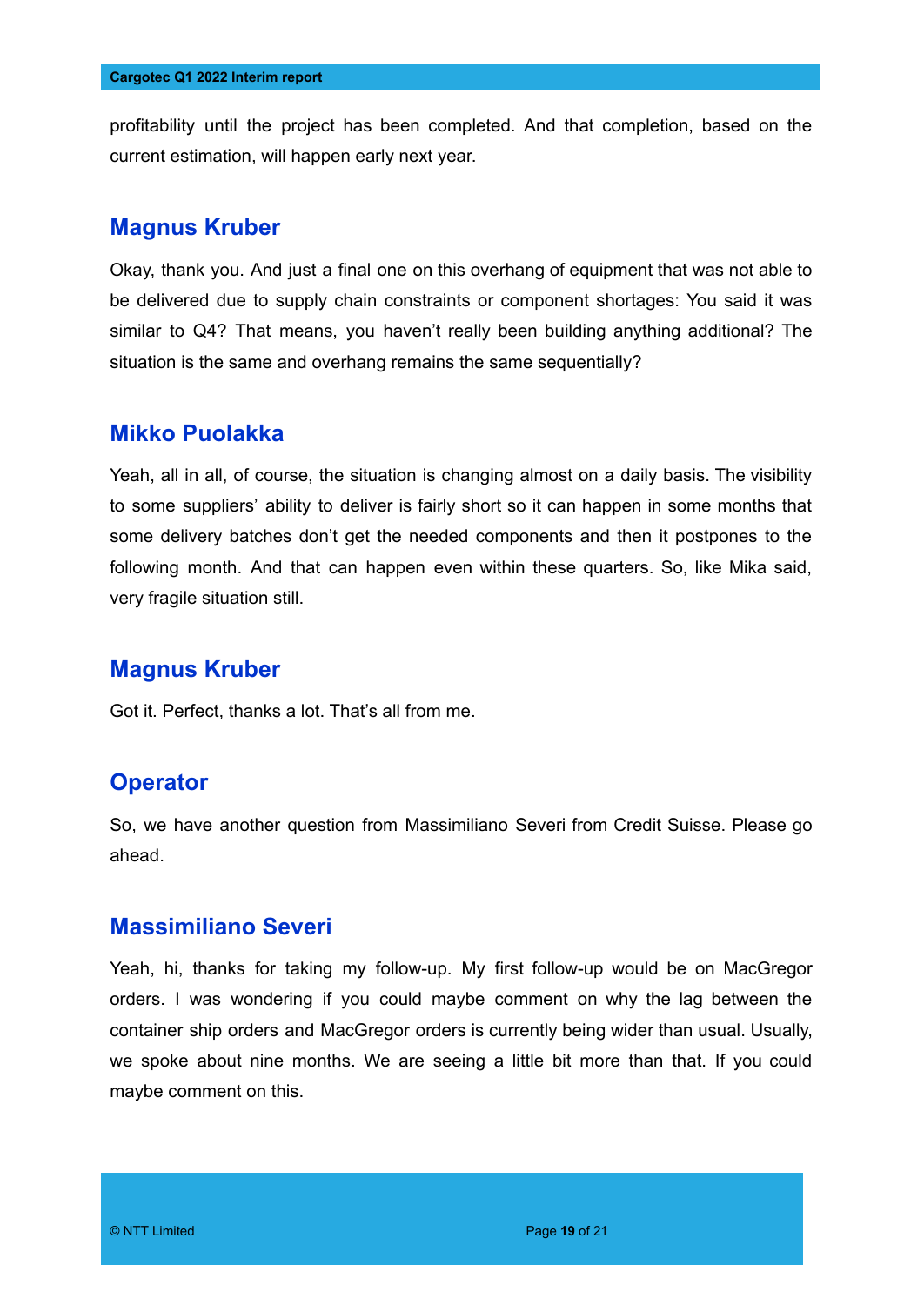#### **Mika Vehviläinen**

Yeah, it's a good question. We generally say that it's 6 to 12 months and it looks like that's a lot closer to 12 months. It could be a number of different reasons. The ship yard capacity at the moment I think in China especially is that ships are built there, there are COVID issues that are restricting the activity at the moment. We have seen, as Mikko pointed out, the pipeline to increase and actually see already some solid evidence about the order development getting stronger in the Q2. So, we would expect this to be more visible during the Q2 already.

#### **Massimiliano Severi**

Okay, thanks. And my final one would be very shortly on the component availability issue, what you have seen so far in April versus Q1, if it's stable, or whether China has already started to be seen and it's getting slightly worse than during Q1?

#### **Mika Vehviläinen**

Yeah, I think the usual suspects are still continuing, with wire harnesses, some of the electric and hydraulic components as well. I would say that overall, if you look at the situation during 2021 and look at that list of the suppliers, the numbers of the critical suppliers has actually come down. So we have seen slight improvement happening overall in the supply chain within the traditional channels, if I use that word. I think the answer that comes now partly from Ukraine, although that impact will be quite limited to certain product areas in Cargotec, and I do not expect that to have a huge impact overall for us. But then the big question mark personally for me at the moment is the developing situation in China. There are some components we are getting directly to our supply chain into our manufacturing units in the US and Europe from China, but the bigger uncertainty relates to our suppliers' availability of their components coming from China. And I think those impacts probably will be more visible during the second half, and at this stage, it's just very, very difficult to predict how that situation will develop.